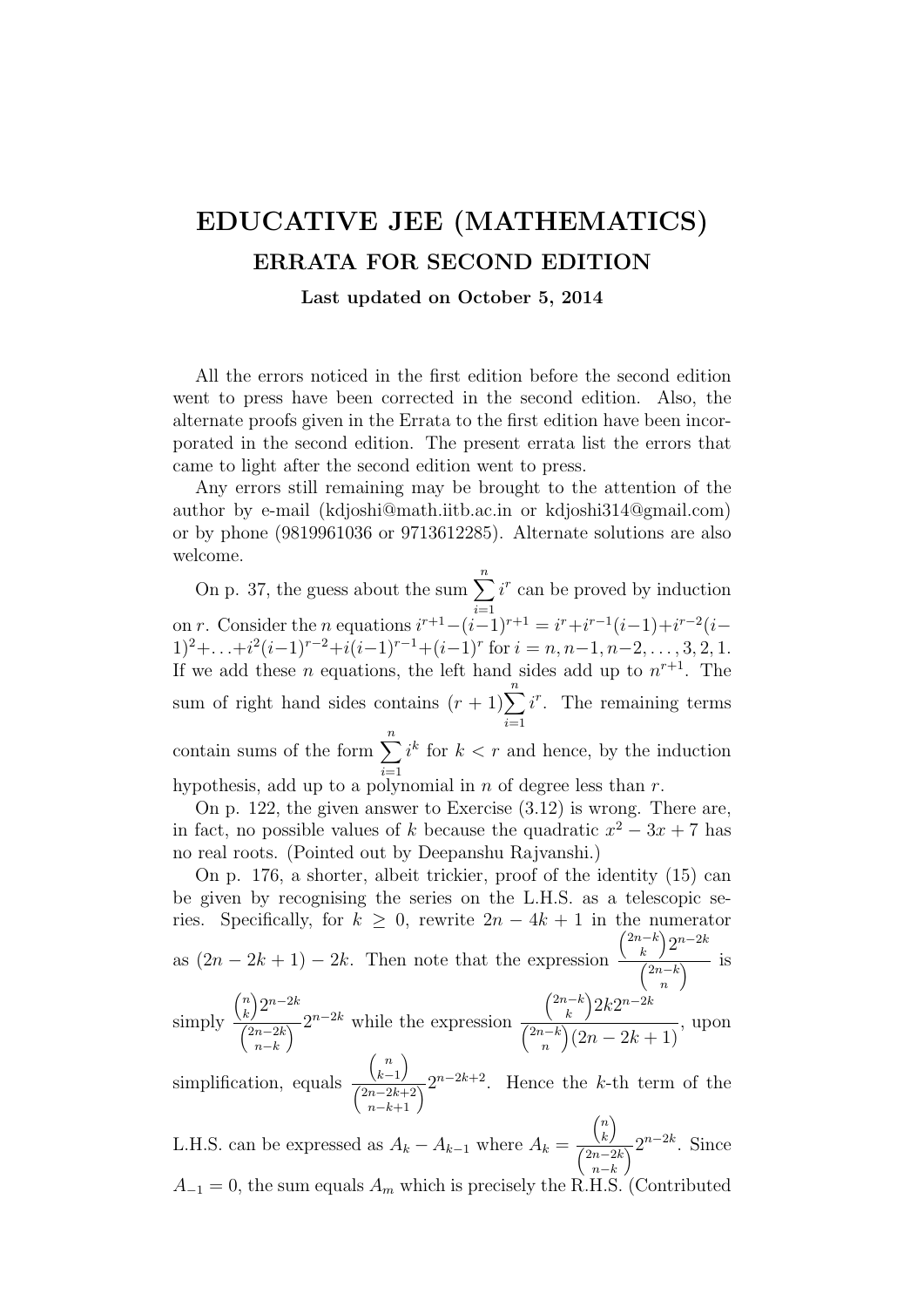by Gaurav Bhatnagar.)

On p. 341 the last term in Equation (16) should be dropped. The equation  $\cos 2x = -\cos x$  reduces to a quadtatic in  $\cos x$  with  $\cos x =$  $-1$  and cos  $x=\frac{1}{2}$  $\frac{1}{2}$  as solutions. The corresponding values of x in  $[-\pi, \pi]$ are  $\pm \pi$  and  $\pm \frac{\pi}{3}$  $\frac{\pi}{3}$ . Hence the answer to the problem is  $x = \pm \pi, \pm \frac{\pi}{3}$  $\frac{\pi}{3}, -\frac{\pi}{2}$  $\frac{\pi}{2}$ .

On p. 418, in the answer to Q.8.8(e), in the degernerate case when  $a = 1$ , every  $x > 0$  is a solution. (Pointed out by Deepanshu Rajvanshi.)

On p. 509, in Exercise (13.19), the condition  $-\frac{\pi}{2} \leq x \leq \frac{\pi}{2}$  $\frac{\pi}{2}$  should be replaced by  $-\frac{\pi}{2} < x < \frac{\pi}{2}$ . However, then there are no values of  $\lambda$  for which  $f$  has a (global) maximum and also a (global) minimum. If the problem is taken to mean a local maximum and a local minimum, then the answer is  $\lambda \in \left(-\frac{3}{2}\right)$  $(\frac{3}{2},0)\cup(0,\frac{3}{2})$  $(\frac{3}{2})$ . This is obtained by putting  $u = \sin x$ , and noting that the derivative of the function  $g(u) = u^3 + \lambda u^2$  must have two distinct roots in the interval  $(-1, 1)$ . (Pointed out by Sameer Kulkarni.)

On p. 668, it is mentioned that the integral  $\int_0^{\pi/2}$  $\sin((2m-1)u)$  $\sin u$ du can be evaluated using Chebychev polynomials. Actually, an easy evaluation is possible. Call this integral as  $J_m$  for  $m \geq 1$ . Then the integrand of  $J_{m+1} - J_m$  can be written as  $\frac{2 \cos(2mu) \sin u}{\sin u}$  $= 2 \cos(2mu).$ But then  $J_{m+1} - J_m$  equals  $\int_0^{\pi/2} 2 \cos 2m\pi \, du =$ 1  $\dot{m}$  $\sin(2mu)\Big|$  $\pi/2$  $\frac{1}{0} = 0.$ Thus we have shown that  $J_{m+1}^{(0)} = J_m$  for all  $m \geq 1$ . A direct calculation gives  $J_1 = \pi/2$ . This proves (12) on p. 668 and gives an alternate (and a more direct) solution to the problem.

The following table lists the minor errors. (A negatively numbered line is to be counted from the bottom.)